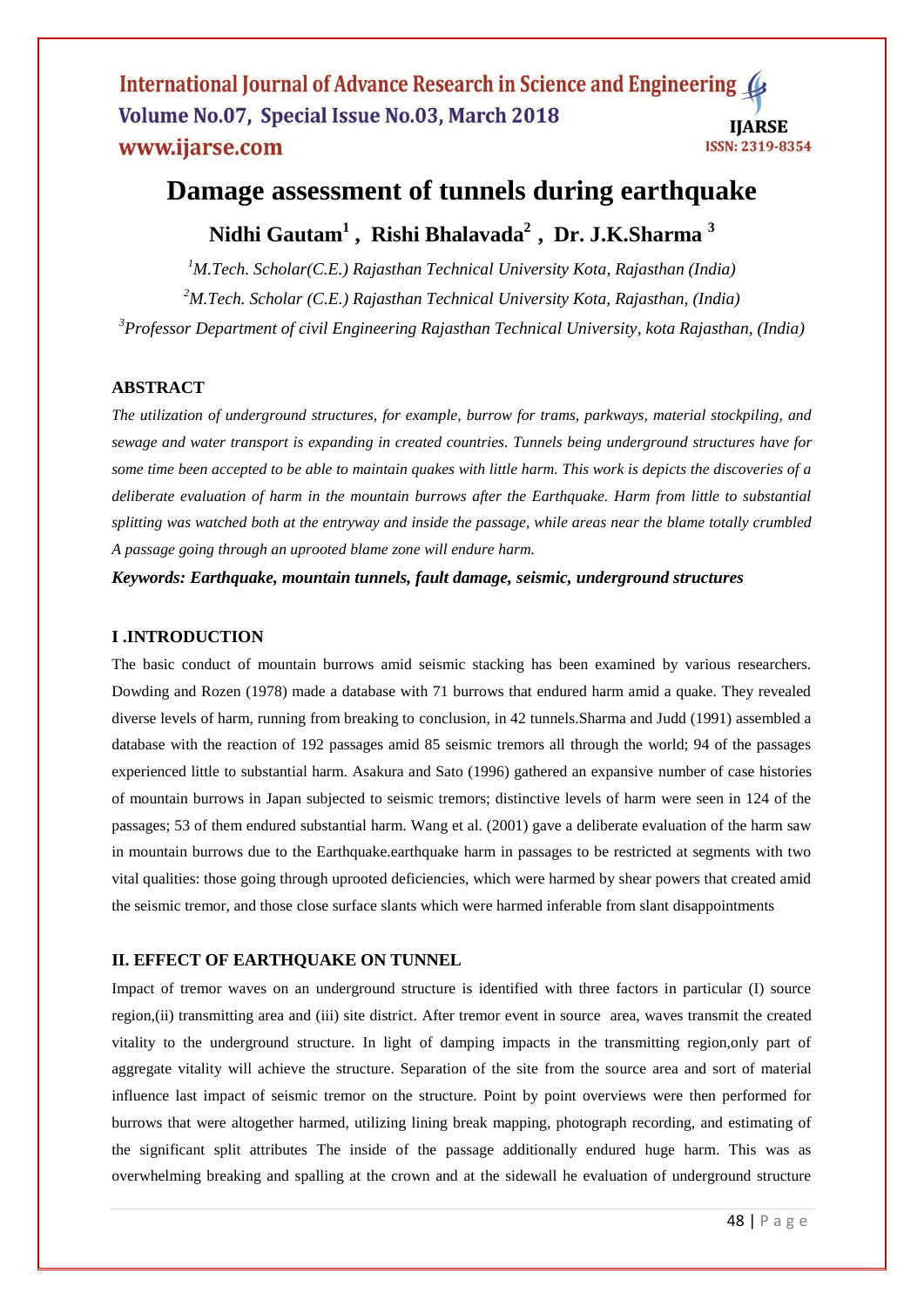seismic reaction comprises of three noteworthy steps:1. Meaning of the seismic powers and improvement of the seismic parameters for analysis.2. ground reaction to shaking, which incorporates ground disappointment and ground deformation.3. Evaluation of structure conduct because of seismic shaking including (a) seismic plan stacking criteria, (b) burrows structure reaction to ground disfigurements.



Fig. 1. Deformation modes of tunnels due to seismic waves

# **III. Types of damage patterns**



Fig. 2. Spalling cracking of the inside the tunnel.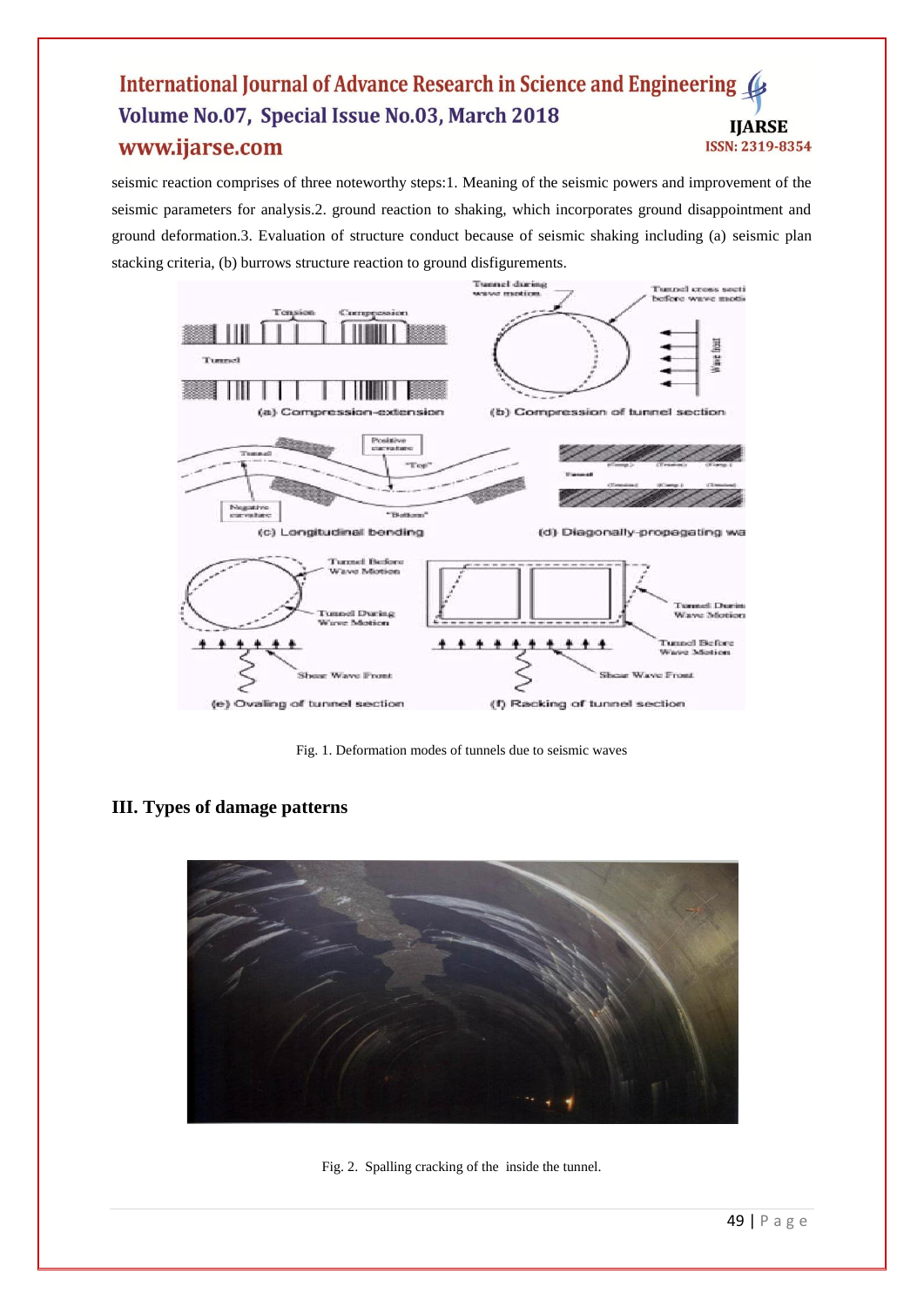

Fig. 3 sketch of sheared off lining damage.



Fig. 4 Inclined cracking at the sidewall with water leakage and spalling.



Fig. 5 sketch of damage pattern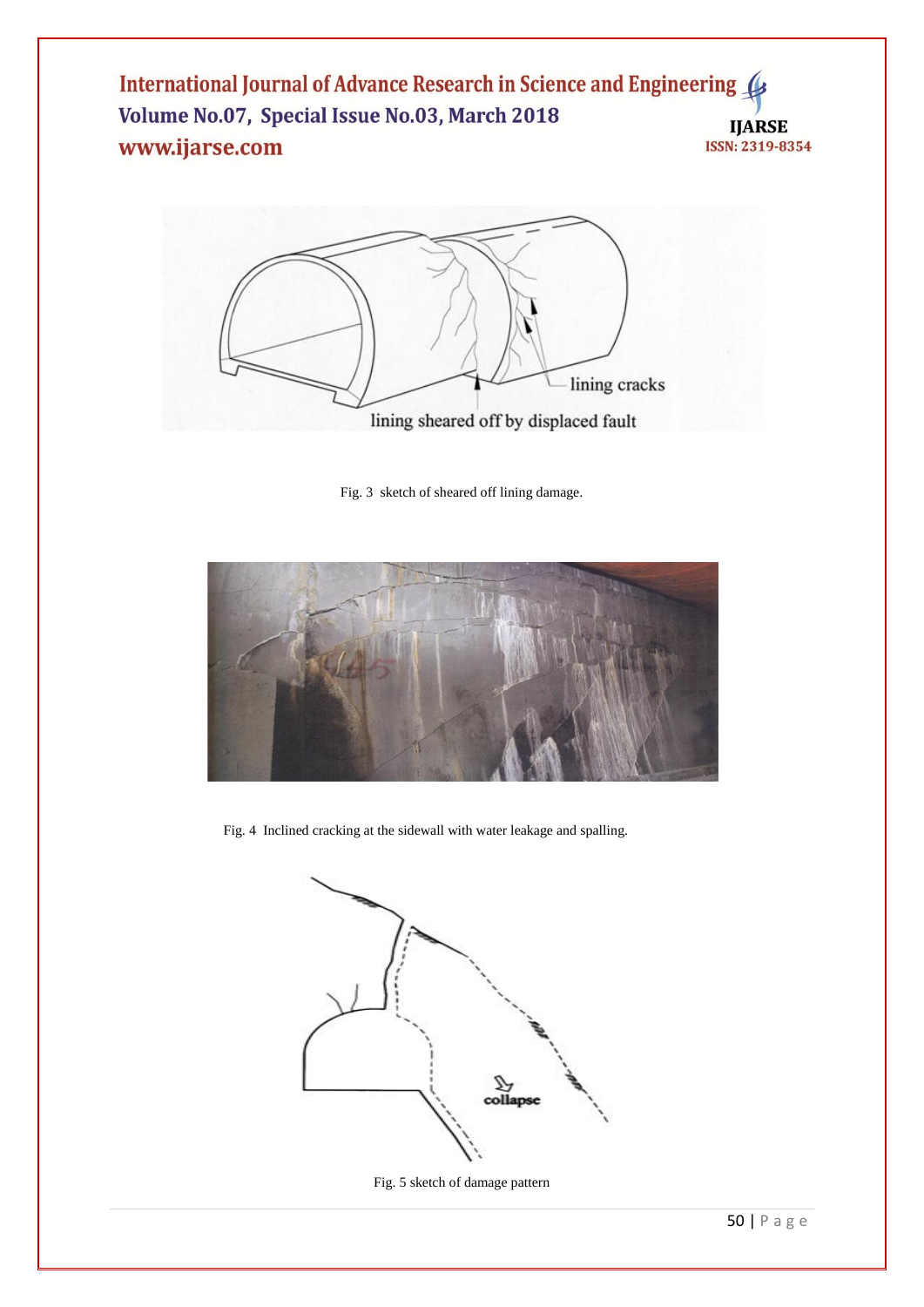

Fig. 6 Collapse of the tunnel at the crossing of the fault.

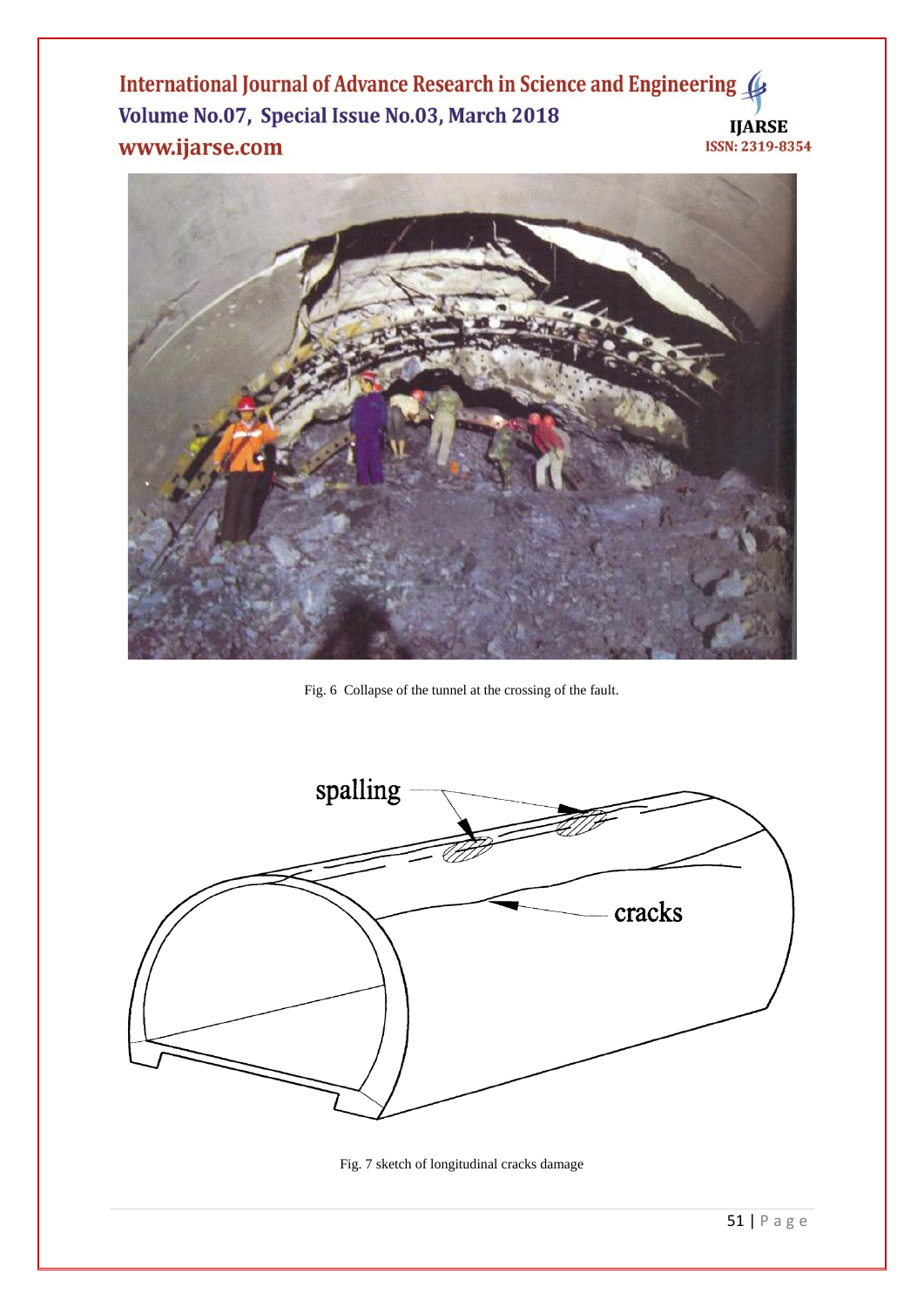

Damage pattern - transverse cracks. Damage pattern - inclined cracks.

**Fig. 8 Show Types of Cracks**

## **IV .CONCLUSION**

The most severely damaged tunnel sections in the hanging wall are those close to surface slopes or portal openings, while sections with a thick overburden generally suffered less. Nevertheless, however badly the tunnels were damaged, they remained relatively unscathed when compared to surface structures. The extent of damage to tunnel linings was influenced by the position of the tunnels in relation to fault zones, ground conditions, and closeness to the epicentre and surface slopes. Additionally, the presence and type of lining and lining reinforcement, and any unusual condition in the linings are also important influence factors.

#### **V.ACKNOWLEDGEMENTS**

This is to recognize our obligation to under direction of resources of University College of Engineering (RTU) Kota, Rajasthan for their direction and recommendation for setting up this article. Theirs transcending nearness introduced in us the cutting to work harder and finish this overwhelming ta autonomous investigation. We are profoundly appreciative for his enlightening direction and support demonstrated to us all through the finish of this report.

#### **REFERENCES**

- [1.] Haitao Yu a, Juntao Chen b, Antonio Bobet c, Yong Yuan d,⇑ Damage observation and assessment of the Longxi tunnel during the Wenchuan earthquake
- [2.] W.L. Wanga, T.T. Wangb,\_, J.J. Sua, C.H. Lina, C.R. Senga, T.H. Huangb Assessment of damage in mountain tunnels due to the Taiwan Chi-Chi Earthquake
- [3.] Asakura, T., Sato, Y., 1996. Damage to mountain tunnels in hazard area. Soils Foundations, Special Issue, 301–310